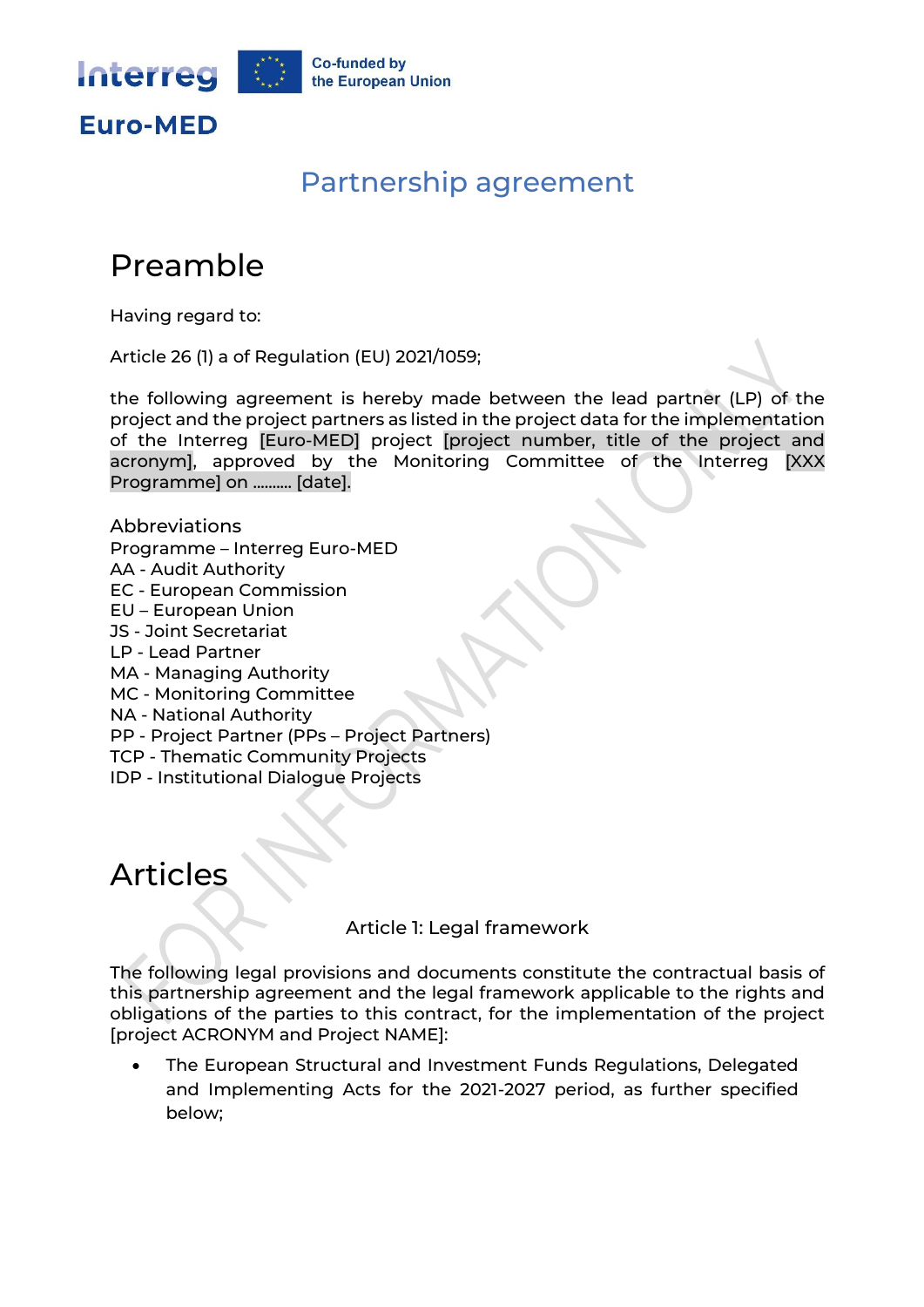- The Interreg Euro-MED Programme, approved by the European Commission on XXX (Decision No. XXX) setting the Programme (hereinafter referred to as Interreg Euro-MED Programme);
- The laws of the PP's countries applicable to this contractual relationship;
- Regulation (EU, Euratom) No 2018/1046 of the European Parliament and of the Council of 18 July 2018 on the financial rules applicable to the general budget of the Union and repealing Council Regulation (EC, Euratom) No 966/2012, together with related Delegated or Implementing Acts;
- The European Structural and Investment Funds Regulations, Delegated and Implementing Acts for the 2021-2027 period, especially:
	- o Regulation (EU) No 2021/1060 of the European Parliament and of the Council of 24 June 2021, laying down common provisions on the European Regional Development Fund, the European Social Fund Plus, the Cohesion Fund, the Just Transition Fund, and the European Maritime, Fisheries and Aquaculture Fund and financial rules for those and for the Asylum, Migration and Integration Fund, the Internal Security Fund and the Instrument for Financial Support for Border Management and Visa Policy, and repealing Council Regulation (EC) No 1303/2013, and any amendment;
	- o Regulation (EU) No 2021/1058 of the European Parliament and of the Council of 24 June 2021 on the European Regional Development Fund and on the Cohesion Fund, and repealing Regulation (EC) No 1301/2013, and any amendment;
	- o Regulation (EU) No 2021/1059 of the European Parliament and of the Council of 24 June 2021 on specific provisions for the European territorial goal (Interreg) supported by the European Regional Development Fund and external financing instruments, and repealing Regulation (EC) No 1299/2013, and any amendment;
- Regulation (EU) 2016/679 of 27 April 2016 on the protection of natural persons with regard to the processing of personal data and on the free movement of such data, and repealing directive 95/46/EC (General Data Protection Regulation, GDPR);
- Regulation (EU) No 2021/1529 of the European Parliament and of the Council of 15 September 2021, establishing the instrument for Pre-Accession assistance (IPA III), hereinafter referred to as IPA III Regulation;
- Articles 107 and 108 of the Treaty on the Functioning of the European Union,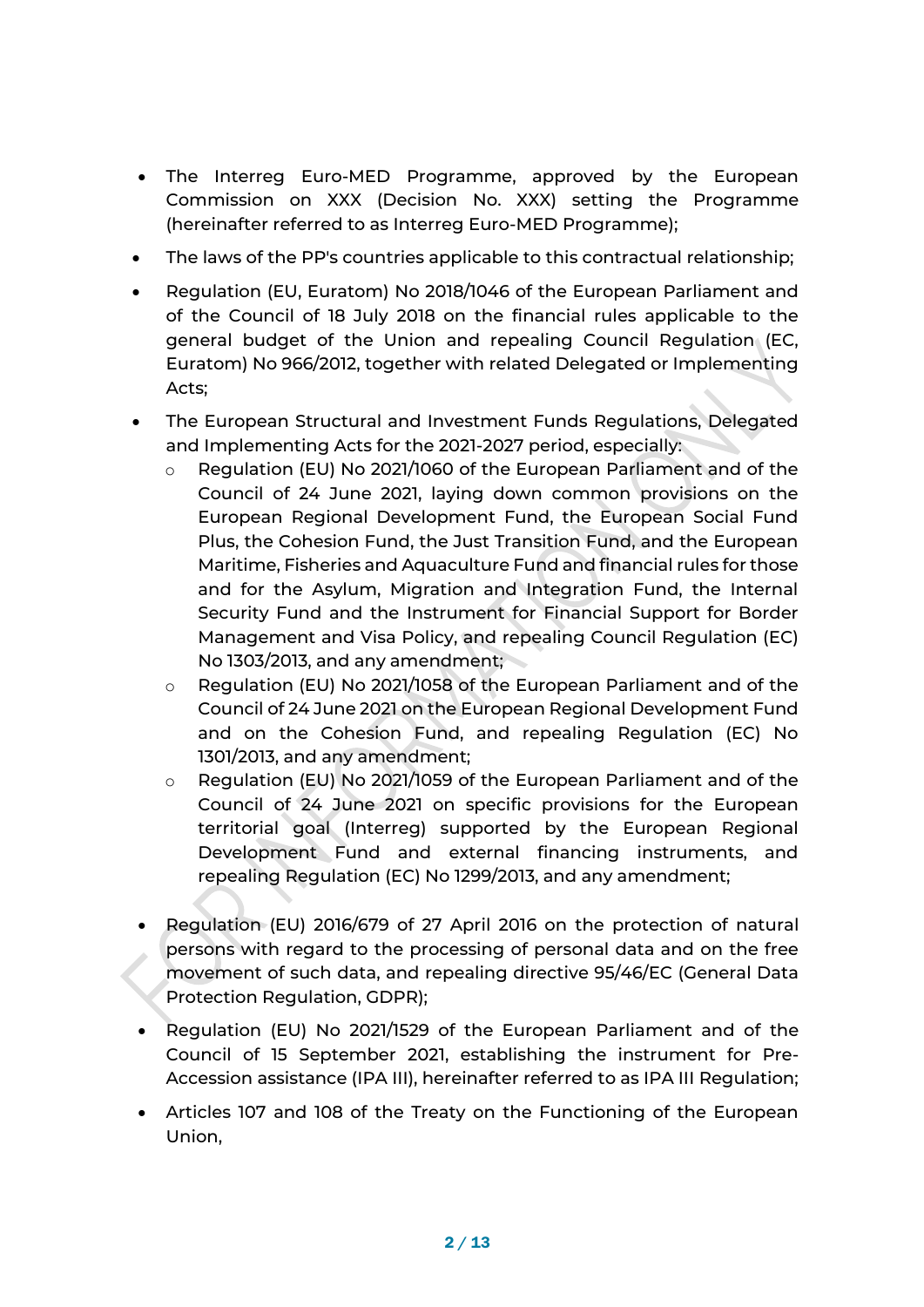- Commission Regulation (EU) No 1407/2013 on the application of Articles 107 and 108 of the Treaty on the Functioning of the European Union to de minimis aid,
- Commission Regulation (EU) 2021/1237 of 23 July 2021 amending Regulation (EU) No 651/2014 declaring certain categories of aid compatible with the internal market in application of Articles 107 and 108 of the Treaty;
- Delegated and Implementing acts, as well as all applicable decisions and rulings in the field of state aid;
- All other EU legislation and the underlying principles applicable to the LP and the PPs, including the legislation laying down provisions on competition and entry into the markets, the protection of the environment, and equal opportunities between men and women;
- National rules applicable to the LP and its PPs and their activities;
- The Interreg Euro-MED Programme, approved by the European Commission on XXX (Decision No. XXX) setting the Programme (hereinafter referred to as Interreg Euro-MED Programme or Programme
- Project data, comprising but not limited to latest project documentation such as application form and all project information available in the electronic system;
- The Subsidy Contract, concluded between the LP of the project and the MA;
- All manuals, guidelines and any other documents relevant for project implementation in their latest version, as published on the Programme website or handed over directly to the LP during the implementation of the project.

Should the above-mentioned legal norms and documents, and any other documents or data relevant for the contractual relationship be amended, the latest version shall apply.

#### Article 2: Definitions

For the purposes of this partnership agreement, the following definitions apply:

a. Project partner: any institution financially contributing to the project and contributing to its implementation, as identified in the approved application form. It corresponds to the term "beneficiary" used in the European Structural and Investment Funds Regulations. The Lead partner (see definition below) is also considered as a project partner. Consequently,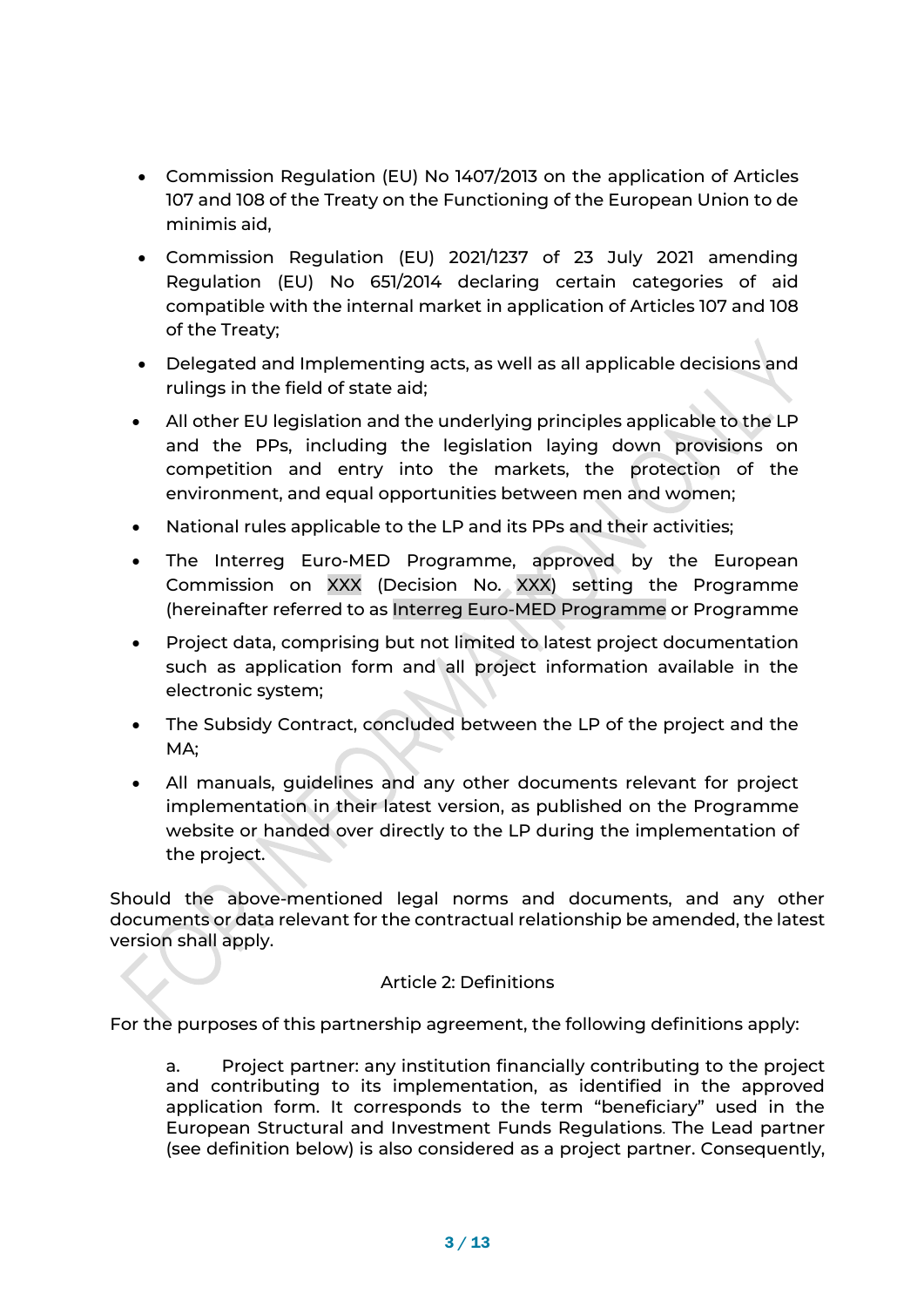any clause in this Partnership Agreement concerning the project partners must also apply to the Lead Partner.

b. Lead partner: the project partner designated by all partners and who assumes responsibility for ensuring the implementation of the entire project according to Articles 23 (5) and 26 (1) b of Regulation (EU) No 2021/1059.

c. Project data: comprise the information integrated in the latest application form, and if applicable, adjusted during the last "progress review" which will have been carried out in cooperation with the JS as well as all project information available in Jems

Article 3: Subject of the Partnership Agreement

- 1. This partnership agreement lays down the arrangements regulating the relations between the LP and all other PPs to ensure sound implementation of the project as described in the project data, as well as in compliance with the conditions for support set out in the European Structural and Investment Funds Regulations, delegated and implementing acts, the Programme Manual based thereon, and the Subsidy contract signed between the MA and the LP.
- 2. This document forms an annex to the Subsidy contract.

#### Article 4: Duration of the partnership agreement

1. The present partnership agreement comes into force once it has been signed by the LP and each PP individually, and under the condition that the project is approved for Programme financing. It remains in force until the LP and PPs have completed in full their obligations as further defined in article 6 of this agreement towards the MA and any relevant European and/or national body.

Article 5: Roles and duties in the partnership

- 1. Each PP must:
	- a) Accept the part of the subsidy awarded that corresponds to his institution for the implementation of the project as described in the project data, as referred to in Article 1 and 2 of this document.
	- b) Carry out specific project activities in the manner and scope indicated in the project data;
	- c) Undertake all steps necessary to support the LP in fulfilling its obligations as specified in the subsidy contract signed between the MA and the LP, as well as in this agreement.
	- d) Actively cooperate in the implementation of the project;
	- e) Participate to the project implementation and financing respecting the EU requirements for joint development, joint implementation, joint staffing and joint financing;
	- f) Provide the LP with all the information and documents required for coordinating and regularly monitoring the technical and financial progress of the project; and necessary in preparing the progress and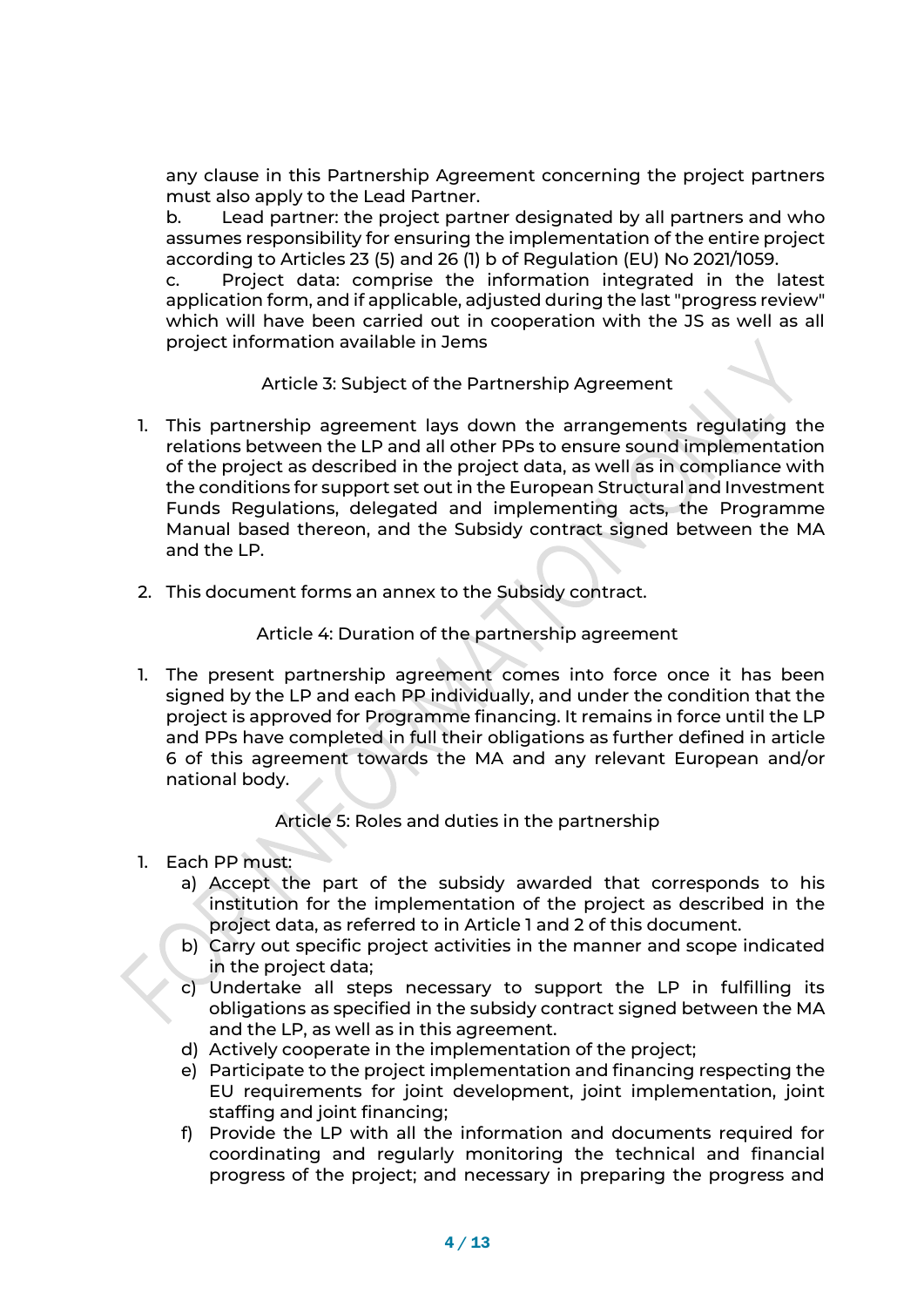final reports concerning the part of the project that the partner is responsible for);

- g) Provide any additional information related to reporting, to the LP or JS/MA if requested, in due time;
- h) Contribute to the Programme Results Amplification Strategy and to activities related to the cooperation between projects of the same mission, at the level foreseen for each type of project( as set in the Programme Manual and the relevant Terms of References), and to all activities implementing the ISO1 Programme priority
- i) Comply with any deadlines set by the Programme, the LP or agreed within the partnership;
- j) Notify the LP of any factors that may adversely affect the implementation of the project in accordance with the project data; (paragraph not applicable to the LP);
- k) Set up a Project Steering Committee and adopt internal rules of procedure.
- 2. In particular, for the part of the project for which it is responsible, each PP must:
	- a) act in compliance with the provisions of the relevant EU regulations, the specific provision of the Programme and national rules, especially regarding Structural Funds, public procurement, State Aid, respect of fundamental rights, equal opportunities, gender equality, nondiscrimination and sustainable development, sound financial management, branding and communication requirements, and works to ensure that the project has no harmful impact on the environment
	- b) Implement projects activities in accordance with the rules and procedures set in the Programme Manual;
	- c) Guarantee that project activities do not conflict with the relevant EU and national/regional legislation and policies of the regions and countries involved that any authorisations required for their implementation have been obtained;
- 3. Furthermore, the LP of the project:
	- a) Is entitled to represent the PPs in the project and coordinates the partners listed in the project data;
	- b) Ensures the project financial management and is responsible for the overall coordination, management and implementation of the project towards the MA;
	- c) Ensures timely commencement and implementation of the activities within the lifetime of the project, in compliance with all obligations to the MA. The LP must notify the JS of any factors that may adversely affect implementation of the project activities and/or the financial plan;
	- d) Monitors the delivery of the agreed work plan, setting out tasks to be undertaken as part of the project, the role of the PPs in their implementation, and the project budget;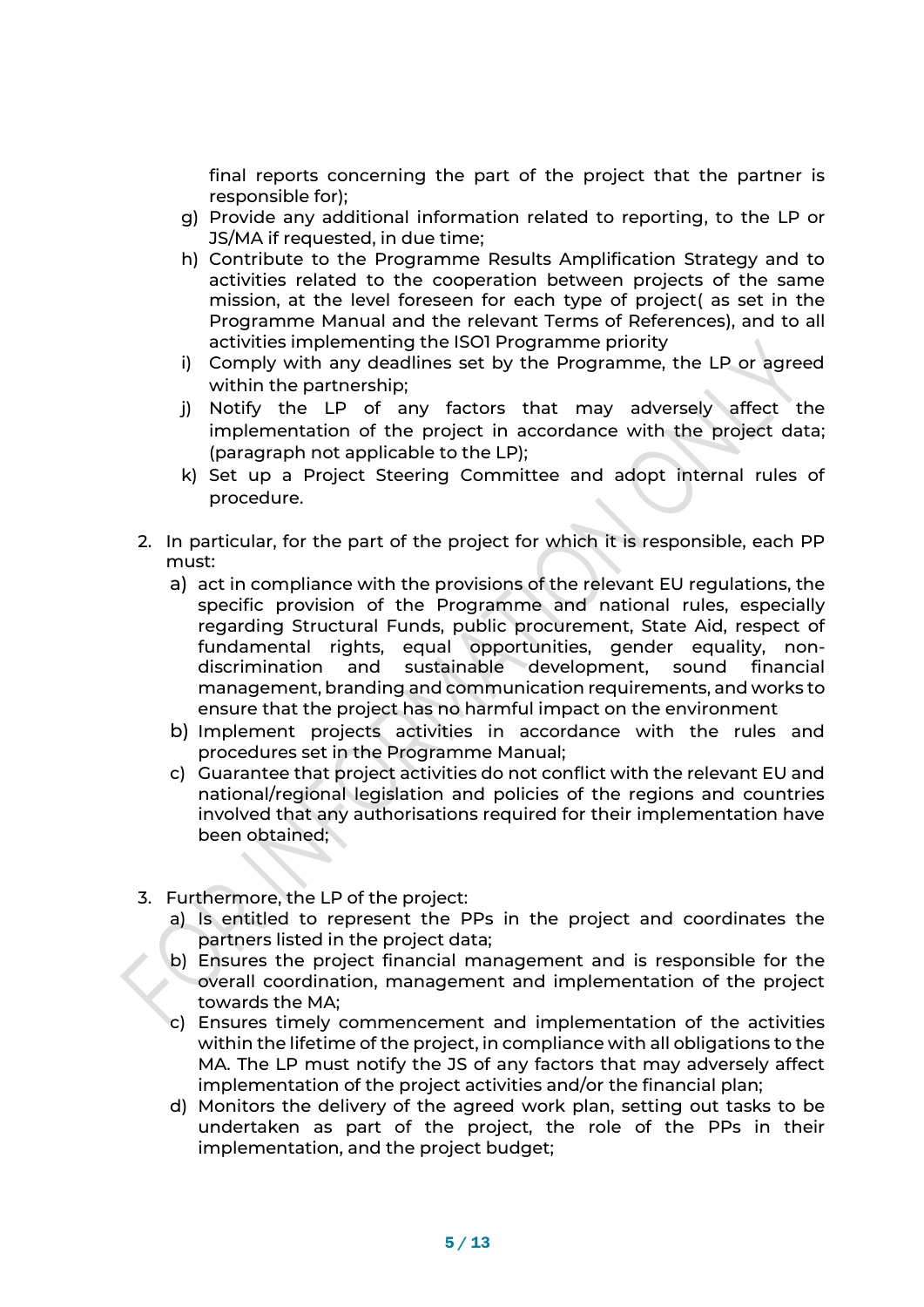- e) Prepares and submits the project progress reports, including eventual supporting documents, according to the Programme Manual, and additional requested documents and/or information from MA/JS;
- f) Prepares and submits requests for project modifications, according to the Programme Manual;
- g) Is, in general, the contact point representing the partnership for any communication with the JS/MA or any other of the Programme bodies;
- h) Provides the partners with copies of all relevant project documents, and reports on the implementation of the project. The LP must regularly inform the PPs of all relevant communication between the LP and the MA/JS;
- i) Carries out any other tasks agreed with the project partners based on the project's Steering Committee internal rules;
- j) Must draw up provisions for sound financial management of funds allocated to the project, including a system for recovering from the partners any overpaid amount, in accordance with Article 52 of Regulation (EU) No. 2021/1059;
- k) Must guarantee the successful contribution of the project to the Programme Results Amplification Strategy and to activities related to the cooperation between projects of the same mission, at the level foreseen for each type of project( as set in the Programme Manual and the relevant Terms of References), and to all activities implementing the ISO1 Programme priority

Article 6: Financial management of the project, control, audits and document keeping.

- 1. Each PP is responsible for its budget up to the amount stated in project's data and commits himself to secure its share of national co-financing.
- 2. Each PP must:
	- a) Set up separate accounts or adequate bookkeeping systems for the financial management of the project, ensuring that expenditure and revenues, as well as the received national co-financing and Programme subsidy related to the project, are clearly identified;
	- b) Ensure that EU eligibility rules and Programme requirements on eligibility of expenditure, as provided for in the Programme Manual and, if applicable, national rules are strictly respected;
	- c) Be responsible for guaranteeing the sound financial management of Programme funds received;
	- d) Regularly submit expenditures for verification to the designated National Controller, according to the rules set at Programme and national level. Verified expenditures must be submitted through Jems to the LP;
	- e) Receive directly the share of the Interreg fund corresponding to certified eligible costs claimed and in accordance with the co-financing rate stated in the project data;
	- f) Ensure that the bank details of its institution are kept up to date in the monitoring system;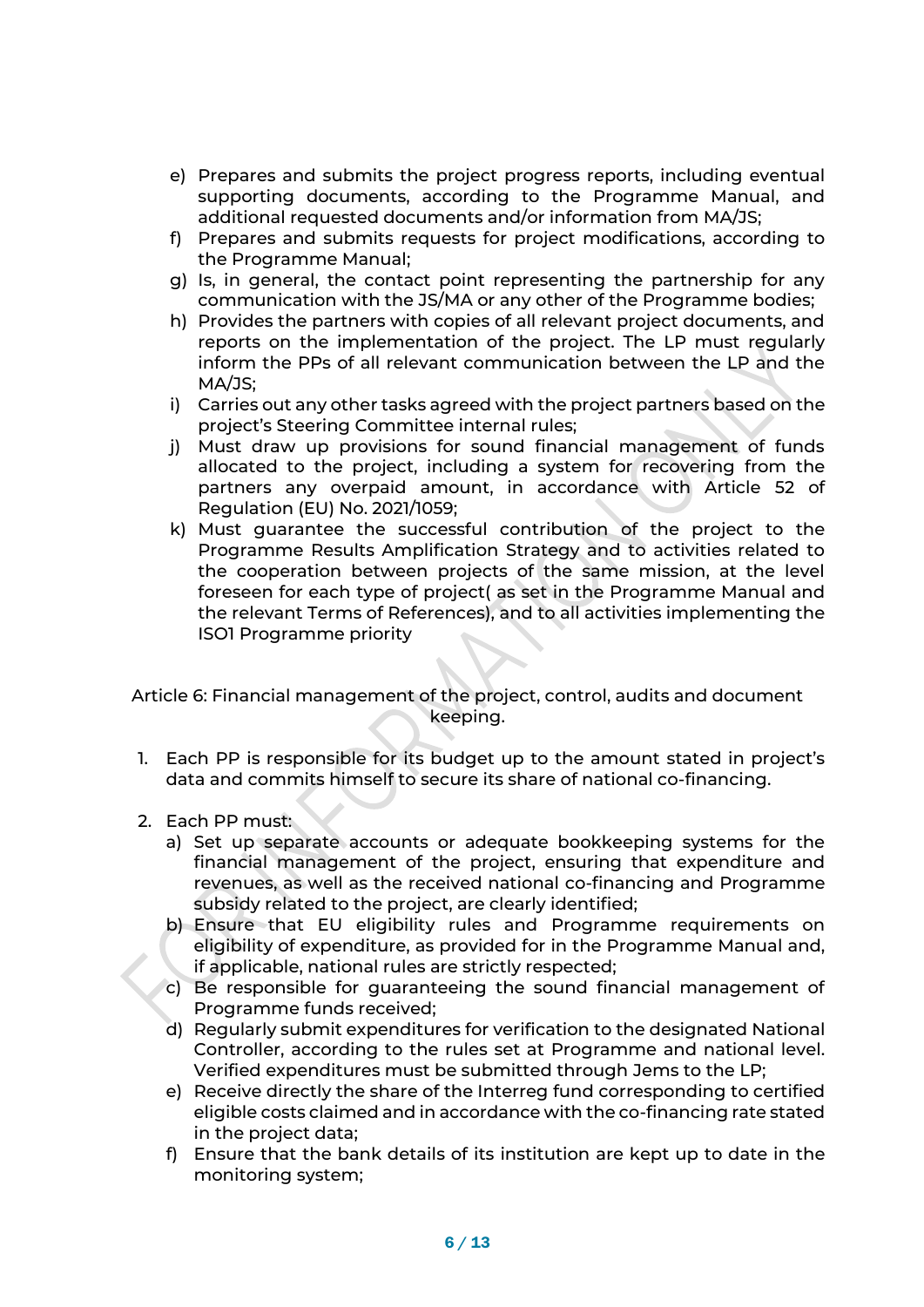- g) Notify the reception of the Interreg subsidy and any external cofinancing;
- h) Return to the body in charge of the Accounting Function any amounts unduly paid concerning his participation in the project, in accordance with the rules and procedures set in the Programme Manual. In the case of national co-financing, the specific regulation of the country granting it applies;
- i) Ensure that the expenses incurred are strictly related to the project activities, in line with the project data;
- j) Set up a physical and/or electronic archive where data, records and documents composing the audit trail are stored, in compliance with the requirements described in the Programme Manual.
- k) Provide access to the premises, as well as project related locations, documents and necessary information, irrespective of the medium in which they are stored, for verifications by the MA, the JS, the Body in charge of the Accounting Function, the AA, relevant national authorities, authorised representatives of the EC, the European Anti-Fraud Office, the European Court of Auditors, the Group of Auditors and any external auditor authorised by these institutions or bodies.

These verifications may take place up to 5 years from 31 December of the year of the last payment from the Programme to the project as stated in article 82 of Regulation 2021/1060 and in the closure letter addressed to the LP by the Programme. Longer retention period may apply in case of State Aid or in accordance with national rules. The PPs must ensure that all original documents, or their certified copies, in line with the national legislation related to the implementation of the project, are made available until the above final date of possible verifications, and until any on-going audit, verification, appeal, litigation or pursuit of claim has been completed.

- 3. The MA has the right to suspend payments should the partner become subject to controls or audits by the MA/JS, the Body in charge of the Accounting Function, AA or relevant EU bodies until these controls or audits have been completed. Should the AA issue statements on the national control systems and identify problems of a systemic character, the MA has the right to suspend payments until the case has been resolved.
- 4. Where an annuity of the Interreg Euro-MED Programme is decommitted automatically by the European Commission, in line with Article 105 of Regulation (EU) No. 2021/1060, the MA reserves the right to suggest to the Programme Monitoring Committee reducing the project's subsidy for expenditure not incurred in line with the timetable provided for in the project data. The project Steering Committee may be required to validate the final share of the project's decommitment among the partnership.
- 5. Furthermore, the LP must:
	- a) Ensure that the expenditure presented by the PPs participating in the project has been incurred for the purpose of implementing the project,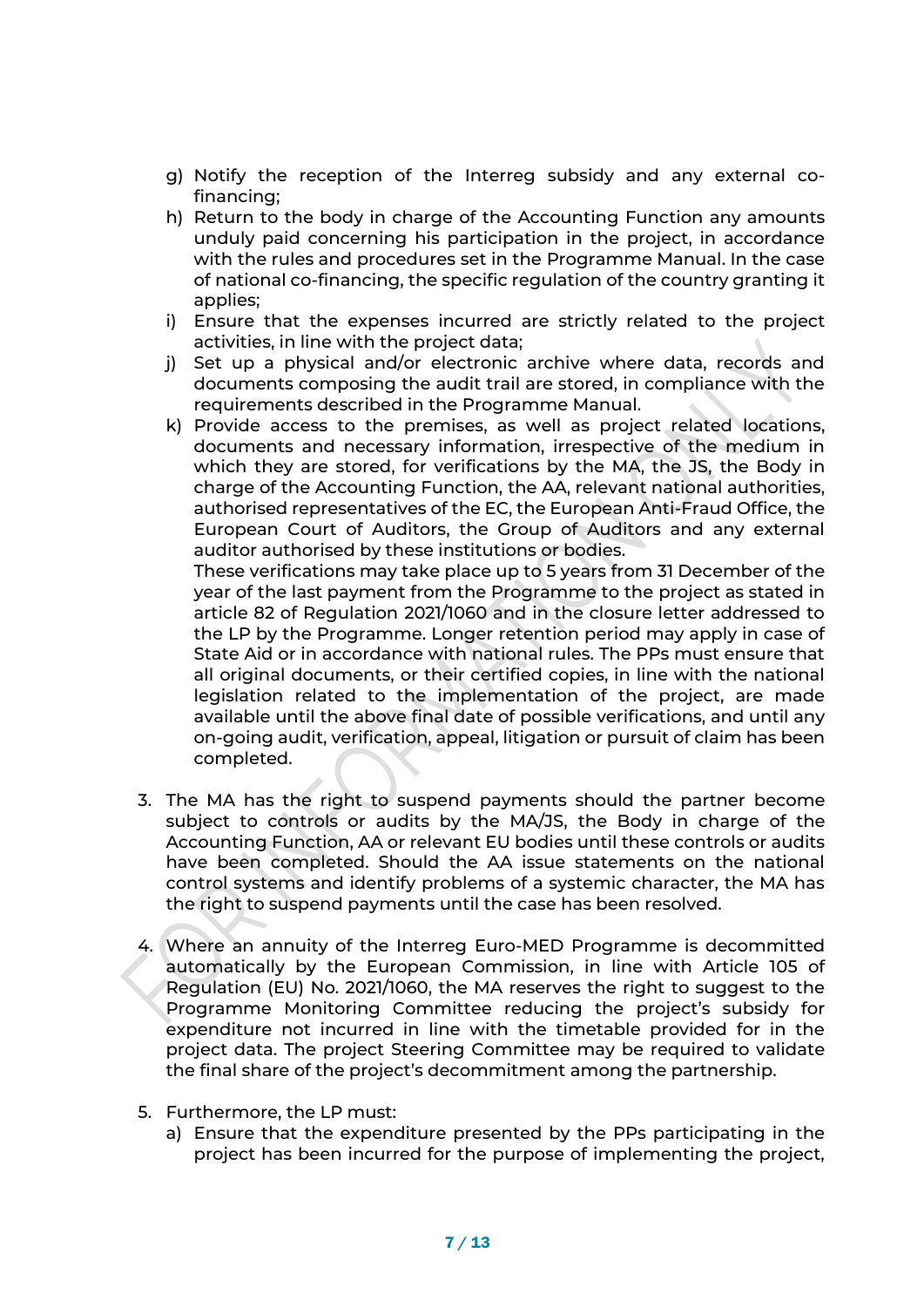and corresponds to the activities agreed between those partners as specified in the project data;

- b) Verify that the expenditure presented by the PPs participating in the project has been validated by the controllers, according to the rules set at Programme and national level;
- c) Constantly monitor the spending of the project budget foreseen for each PP, and ensure that budget shifts are carried out according to the rules set out in the Programme Manual.
- 6. If a PP fails to inform the LP of any deviation from the project data, the LP is then entitled to refuse to include in the project report the costs of this partner that are connected to such deviations and/or that result in an overspending of the approved budget of this partner. Similarly, if a PP fails to provide the necessary input for the preparation of the project reports within the deadline agreed with the LP, the latter may refuse to report the costs of this PP to the Programme and postpone it to the following period, in agreement with the MA/JS.

#### Article 7: Recoveries

1. In the event of overpaid amounts or irregularities identified during the implementation of the project by any programme body, national body or any relevant EU body, or should the MA be notified of such cases, the latter reserves the right to request the partners involved (if necessary in consultation with the relevant national bodies of the participating countries concerned and by informing the relevant Programme bodies) to reimburse all or part of the Interreg funds and to reduce the amount of the Interreg funds granted.

In the event of such a situation, the LP must immediately forward to the PPs the recovery documents received from the MA, by which the MA has asserted the repayment claim, and notify every PP of the amount repayable.

Each PP must transfer to the body in charge of the Accounting Function any undue amounts, according to the rules and timeframe as set out in the Programme Manual and recovery documents.

The LP ensures that the concerned beneficiary repays the body in charge of the Accounting Function any amounts unduly paid in accordance with the Partnership Agreement and the Programme Manual. The amount to be repaid can be withdrawn from the next payment to the concerned PP or, where applicable, remaining payments can be suspended. In the case of closed projects or upon request by the MA for ongoing projects, the PP is obligated to transfer the unduly paid out funds to the body in charge of the Accounting function.

Should the PP involved in the project covered by this Agreement does not reimburse funds unduly paid in the framework of another project financed by the Programme, the MA has the right to deduct the corresponding funds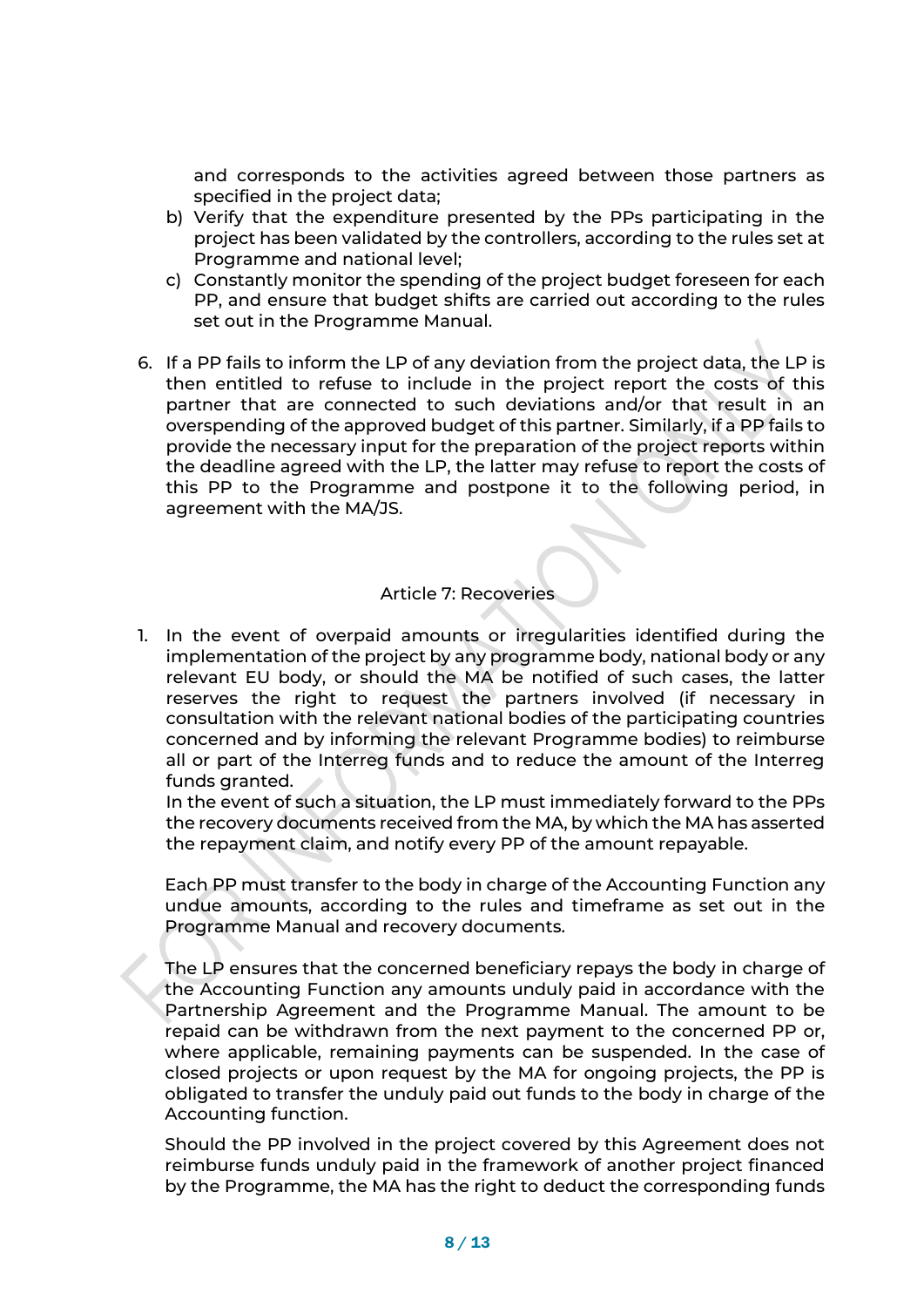from any payment pending for the present project [ACRONYM and Project name]

In such cases, the LP must immediately forward to the PPs the recovery documents received from the MA, by which the latter has asserted the repayment claim, and notify every PP of the amount to be returned (paragraph not applicable to the LP).

#### Article 8: Modifications, discharge from obligations

- 1. All PPs, agree not to withdraw from the project unless there are unavoidable reasons for doing so. Should this nonetheless happen, the LP and the remaining PPs must find a solution in agreement with the project Steering Committee Rules of procedures and procedures described in the Programme Manual.
- 2. Should a PP fail to comply with its obligations under this partnership agreement, the partnership may decide as a last resort to remove this PP from the project and request a modification of the project in accordance with the conditions set out in the Programme Manual, and the rules of procedure of the Project Steering Committee.
- 3. The LP can, if necessary, prepare and address request for modifications of the project data to the MA/JS. Any modifications requested, including budget, partnership and operational changes, must be agreed and authorised by the full partnership beforehand, according to project Steering Committee Rules of procedures.
- 4. All PPs must strictly follow the provisions of the Programme Manual when requesting and/or implementing modifications in the project.

Article 9: Information and communication, publicity and branding

- 1. All PPs must:
	- a) comply with the EU publicity rules as well as the communication and branding requirements outlined in the Programme Manual and provide any material developed during the lifetime of the project that may be useful to publications at the Programme level.
	- b) ensure that any output and result produced during project implementation can be used by all interested parties and organisations and are in the public interest and publicly available. Moreover, the PPs will support the LP and play an active role in any action organised by the Programme to disseminate and capitalise on project results.

Article 10: Intellectual property rights, confidentiality and conflict of interest, data management and protection

1. Each PPs must: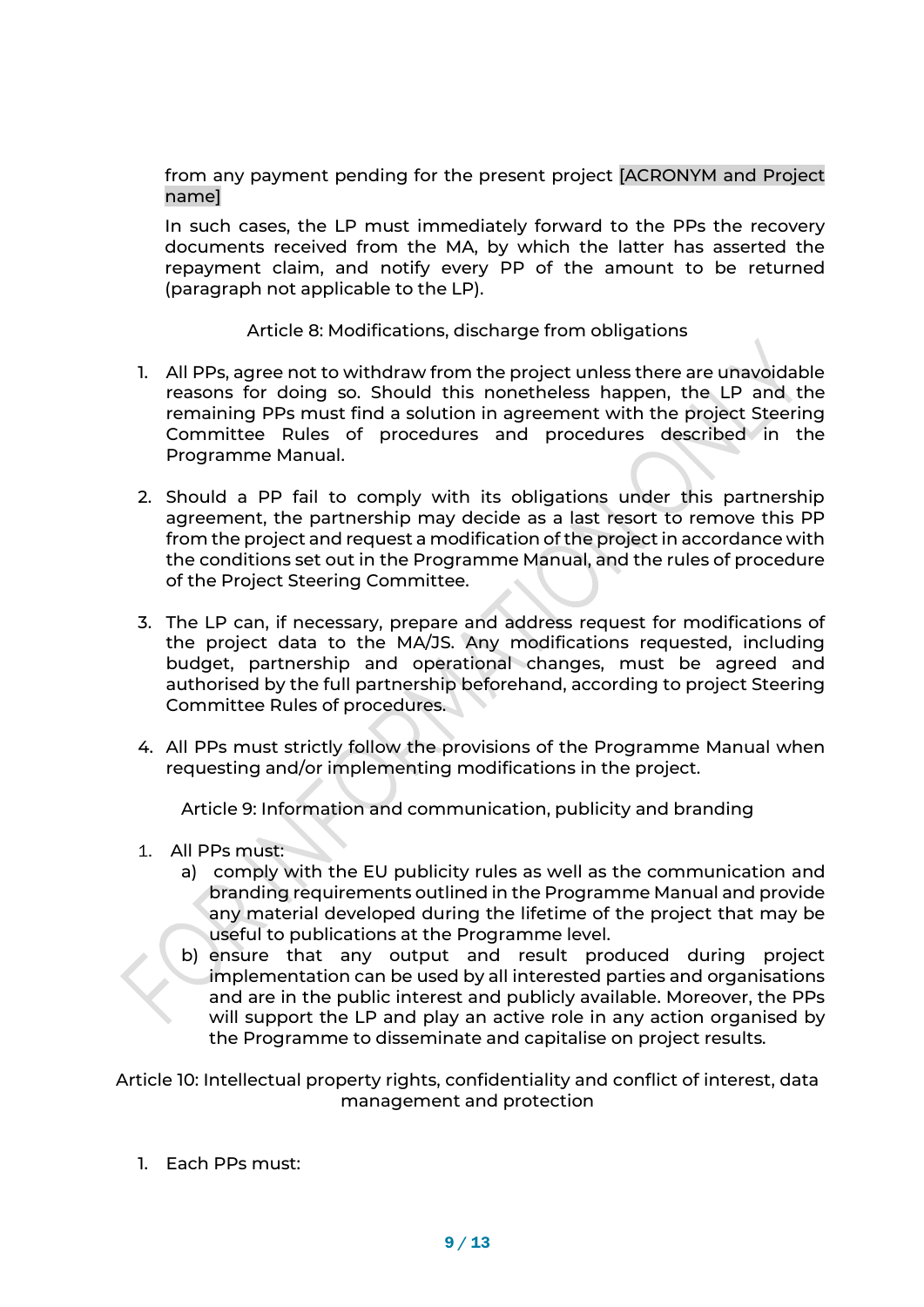- a) undertake to enforce all applicable national and EU law, including but not limited to laws on intellectual property rights, especially copyright, regarding any output produced as a result of project implementation.
- b) ensure that it has all rights to use any pre-existing intellectual property rights, if necessary for the implementation of the project and that a royalty-free, non-exclusive and irrevocable licence without significant additional costs or administrative burden to use such materials is granted to the aforementioned Programme and Union bodies in accordance with Annex IX of the Common Provisions Regulation and further specified in the Programme Manual
- c) inform the relevant Programme bodies if there is any sensitive or confidential information related to the project that may not be published or made publicly available. This clause does not affect the LP and PPs obligation to make all results and outputs of the project available to the public.
- d) take all necessary measures in order to prevent any risk of conflict of interest, and to keep each other informed without delay on any circumstances that have generated or may generate such conflict.
- e) do his upmost to prevent fraud and corruption and to be especially vigilant on this subject. In coherence with the Programme Manual, they also undertake to denounce any conduct likely to be considered as suspected fraud to the competent national authorities and to advise the MA of this.
- 2. The result of the joint activities covered by the Agreement concerning reports, documents, studies, electronic data and other outputs, are the joint property of the partnership, unless specifically agreed otherwise.
- 3. In the event of processing, use and transfer of personal data by PPs of the Interreg Euro-MED Programme and potential subcontractors, the PPs undertake in accordance with Regulation (EU) 2016/679 of the European Parliament and of the Council of 27 April 2016 on the protection of natural person (General Data Protection Regulation/ GDPR):

- to inform the person concerned in advance of the transfer and its purpose;

- to obtain their express consent;

- to transmit to the Interreg Euro-MED Programme the contact details of the Data Controller and those of their Data Protection Officer if they have one.

Article 11: Dispute settlement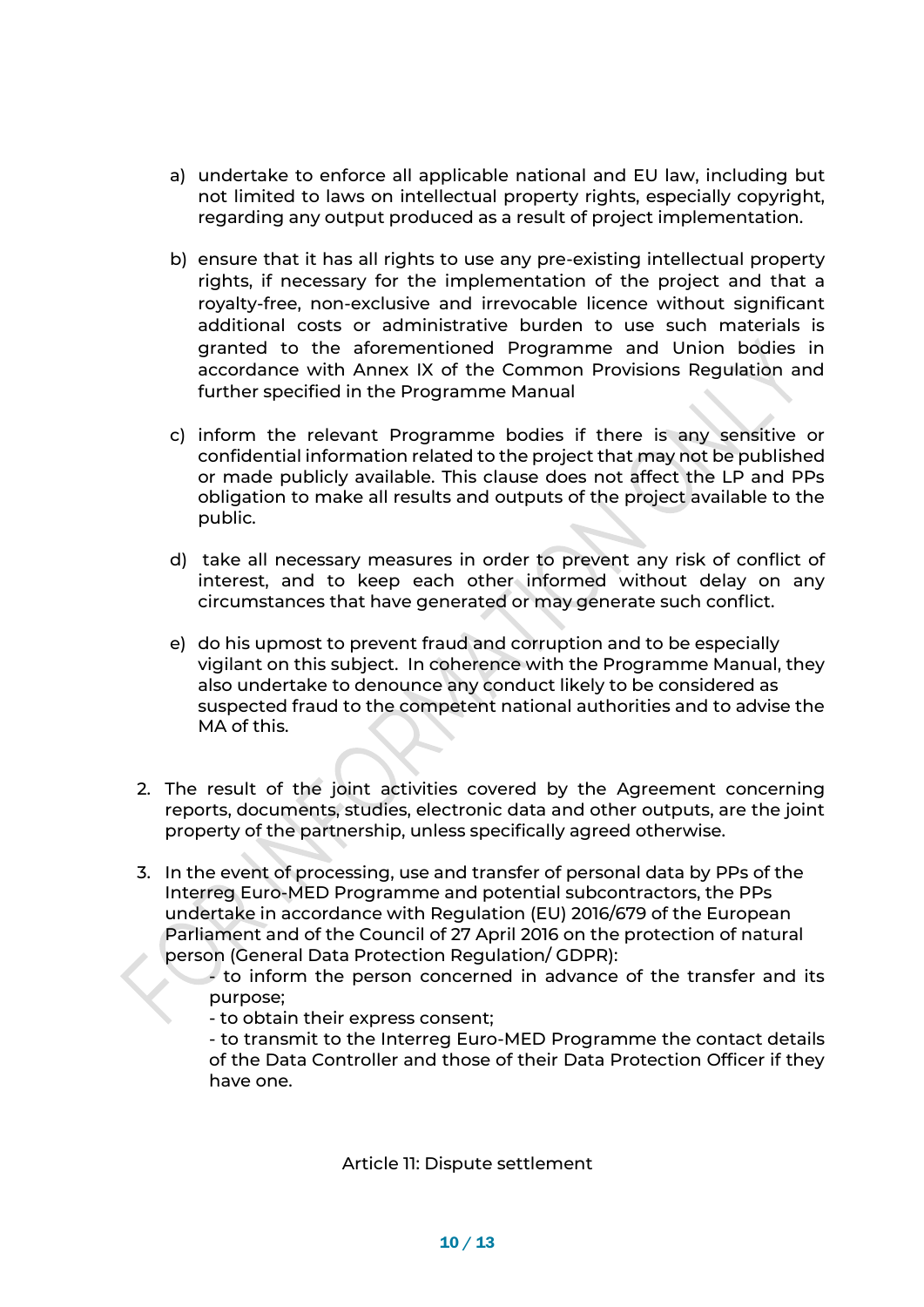- 1. Disputes arising between PPs or between the LP and PP/PPs concerning their contractual relationship and, more specifically, the interpretation, performance and termination of this agreement should strive to be resolved amicably in the framework of the project Steering Committee Rules of Procedures . Should this not be possible, the law of the country of the LP shall apply.
- 2. In case of amicable resolution of disputes in the partnership, the MA/JS and the concerned National Authority may act as mediator.

Article 12: Third party contracts, liability and outsourcing

- 1. In the case of cooperation with third parties including but not limited to subcontractors and in-house bodies, with regard to the project, the relevant PP remains solely responsible towards the other PPs concerning compliance with its obligations as set out in the present Agreement, the project data and the Programme Manual. PPs must inform each other about the scope of such contracts and the names of the contracted parties.
- 2. Should a PP not comply with his obligations, this PP must be solely responsible for damages and costs resulting from this non-compliance.

#### Article 13: Assignment, legal succession

1. In the case of legal succession, e.g. where the LP or any PP changes its legal form, the LP or PP is obliged to transfer all rights, duties and obligations under this contract to its successor. Legal succession shall be formalised and formally communicated to the MA/JS.

Article 14: Amendment of the partnership agreement

- 1. Amendments and supplements to the present agreement must be made in written in English or French.
- 2. Any communication under this partnership agreement must be submitted in written, in English or French
- 3. Any new partner joining the partnership should agree to the terms set out in this document by signing a new page of the agreement separately. The signed page will then be attached to this document.
- 4. If applicable in accordance with the rules and procedures as set out in the Programme Manual, the LP presents the amended partnership agreement to the MA/JS without undue delay.
- 5. In the event where a partner leaves the partnership, the project partnership is not required to produce a new Partnership Agreement.

#### Article 15: Termination

1. The Partnership Agreement must be terminated as a consequence of termination of the Subsidy contract.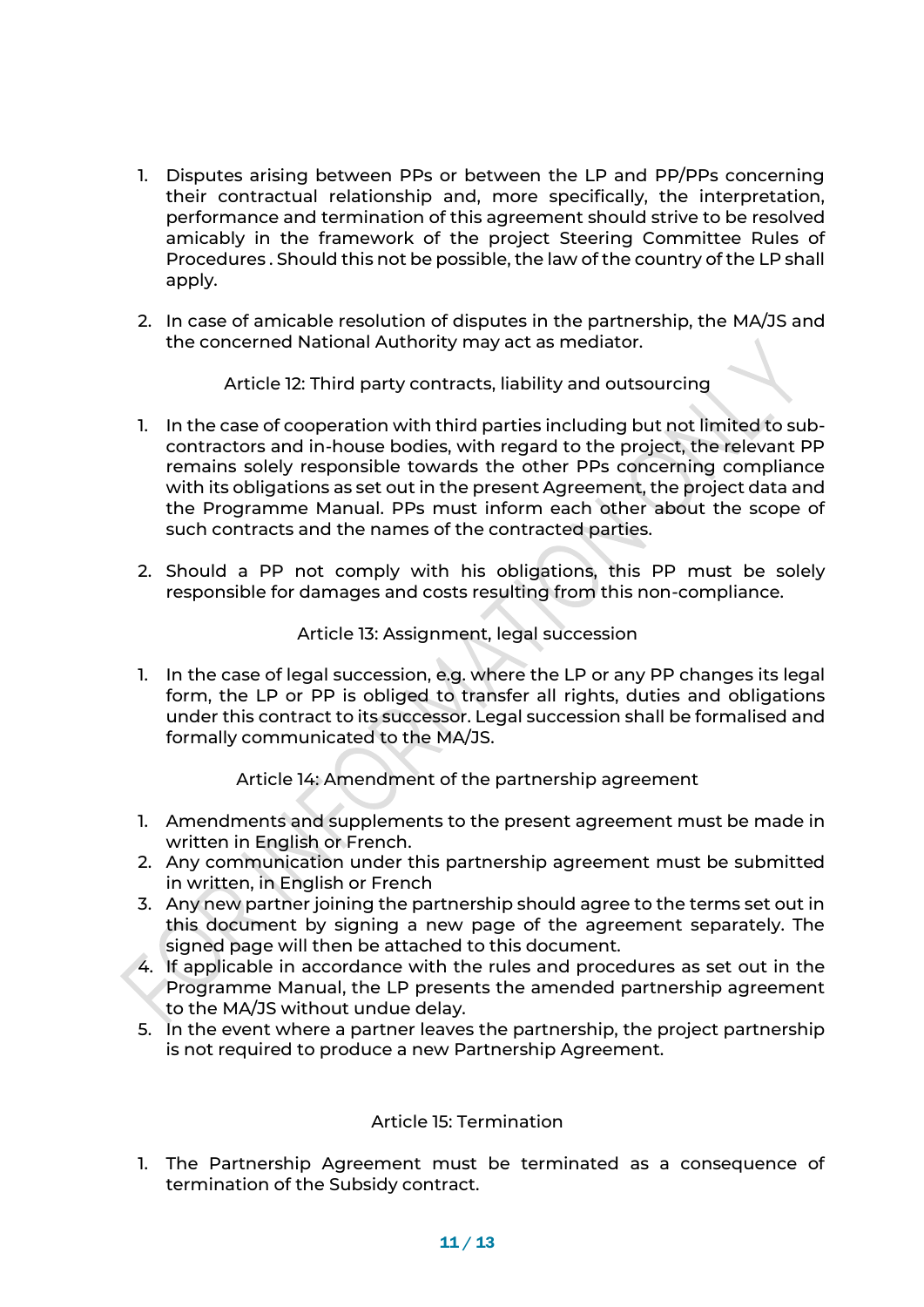2. Following termination of the Partnership Agreement, all PPs, are still obliged to comply with all the requirements after closure, such as recoveries or document retention for audit and evaluation purposes.

### Final Provisions

The Partnership Agreement is written in [English or French)]. If this document and its annexes are translated into another language, the version written in one of the Programme languages will be the binding one.

Should conflicting clauses or interpretation thereof between this Agreement and the Subsidy Contract arise, the Subsidy Contract takes precedence.

If any provision in this Partnership Agreement should be wholly or partly ineffective, the parties to the Partnership Agreement undertake to replace the ineffective provision by an effective provision which comes as close as possible to the purpose of the ineffective provision.

### **Signatures**

All PPs must sign and date the partnership agreement.